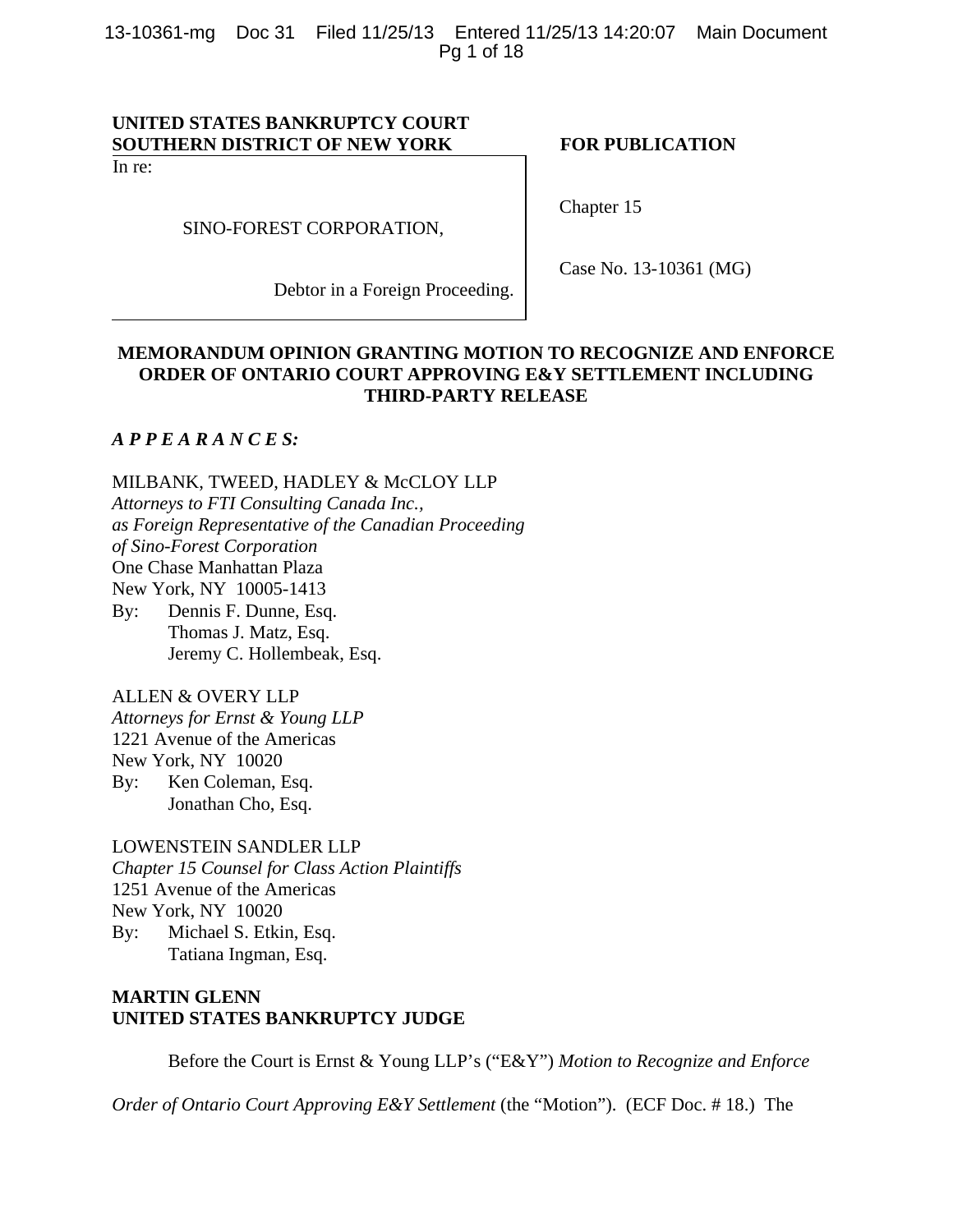### 13-10361-mg Doc 31 Filed 11/25/13 Entered 11/25/13 14:20:07 Main Document Pg 2 of 18

Motion is supported by a *Memorandum of Law in Support of Motion to Recognize and Enforce Order of Ontario Court Approving Ernst & Young Settlement* (ECF Doc. # 19), along with the *Declaration of Ken Coleman in Support of Petition for Recognition of Foreign Proceedings*  (ECF Doc. # 21), which attaches various orders issued by the Canadian courts. Two joinders in the Motion were also filed: (1) *Joinder of Foreign Representative in (I) Motion to Recognize and Enforce Order of Ontario Court Approving Ernst & Young Settlement and (II) Memorandum of Law in Support of Motion to Recognize and Enforce Order of Ontario Court Approving Ernst & Young Settlement* (the "FTI Joinder," ECF Doc. # 22), and (2) *U.S. Class Action Plaintiffs' and Canadian Class Action Plaintiffs' Joinder to the Motion to Recognize and Enforce Order of Ontario Court Approving Ernst & Young Settlement* (the "Class Action Plaintiffs' Joinder," ECF Doc. # 25). A *Notice of Filing of Order of Quebec Court Permanently Staying Class Action Against E&Y* was filed. (ECF Doc. # 26.) Additionally, the *Declaration of Kurt J. Elgie Regarding Notice to the Class* (ECF Doc. # 27), and the *Supplemental Declaration of Kurt J. Elgie Regarding Notice to the Class* (ECF Doc. # 28) were also filed. The Motion is unopposed.

Through the Motion,  $E\&Y$  seeks entry of an order giving full force and effect in the United States to the March 20, 2013 order (the "Settlement Order") of the Ontario Superior Court of Justice (Commercial List) (the "Ontario Court") in the proceeding (the "Canadian Proceeding") of Sino-Forest Corporation ("SFC") under Canada's *Companies Creditors Arrangement Act* (as amended, the "CCAA"). The Settlement Order approves the settlement of class action claims against  $E\&Y$  and implements a global release in favor of  $E\&Y$  (the "E&Y" Settlement") under SFC's plan of compromise and reorganization dated December 3, 2012 (the "Plan").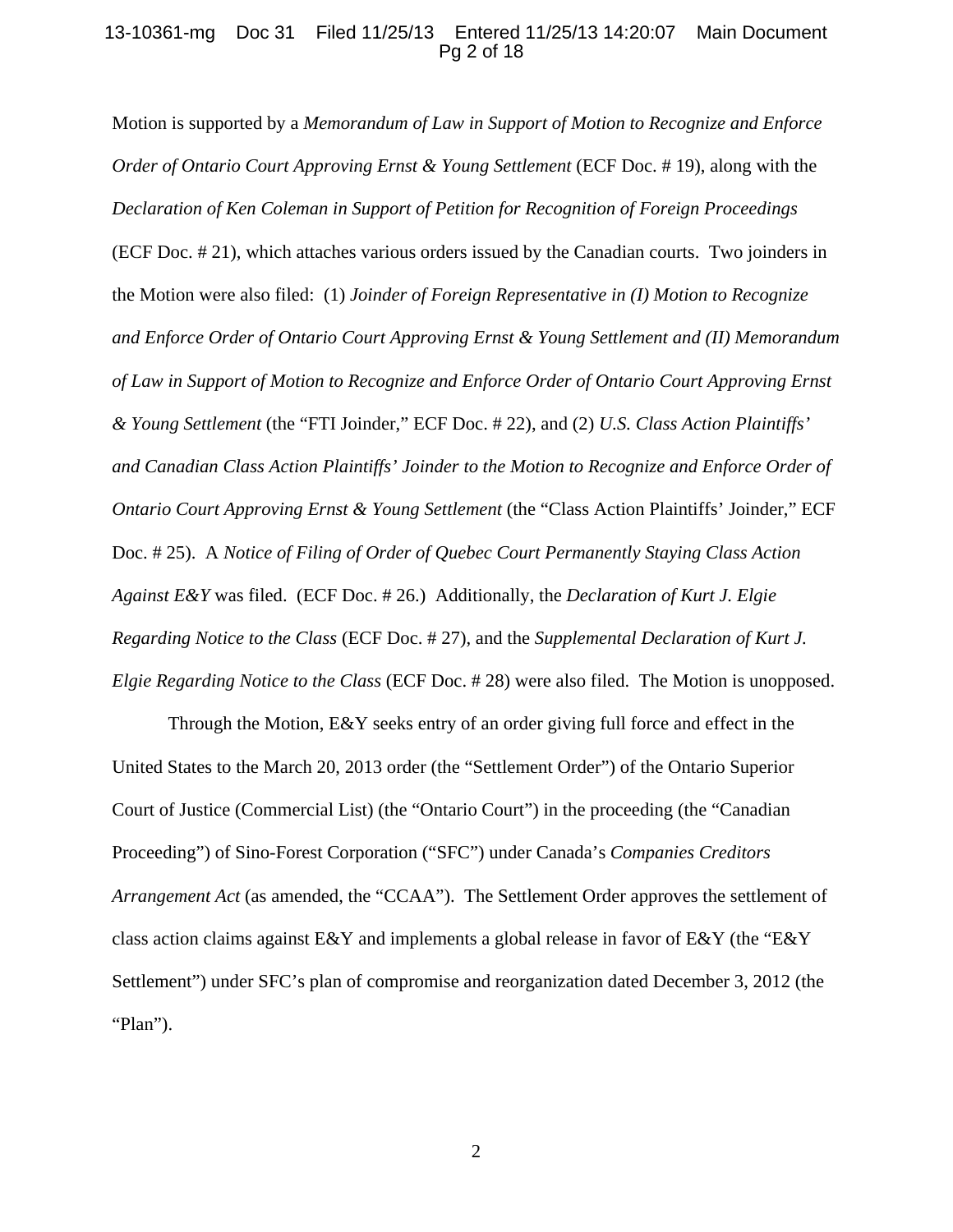## 13-10361-mg Doc 31 Filed 11/25/13 Entered 11/25/13 14:20:07 Main Document Pg 3 of 18

This is the first time this Court has been asked to grant comity in a chapter 15 case to a foreign court order approving a third-party non-debtor release since the Fifth Circuit's decision in *In re Vitro S.A.B. de C.V.*, 701 F.3d 1031 (5th Cir. 2012), affirming a bankruptcy court decision declining to grant comity in a chapter 15 case to a Mexican court order that included third-party releases. In a decision preceding the *Vitro* decision, this Court granted comity to a Canadian court order that included third-party releases. *See In re Metcalfe & Mansfield Alternative Investments*, 421 B.R. 685 (Bankr. S.D.N.Y. 2010). *Metcalfe* is almost on all fours with this case, and the Court concludes below that nothing in *Vitro* would require a different result here. Therefore, the Motion to recognize and enforce the Canadian court order is **GRANTED**.

#### **I. BACKGROUND**

On February 4, 2013, FTI, as Foreign Representative and Monitor, commenced this case by filing a Verified Petition for Recognition of Foreign Proceeding and Related Relief (the "Verified Petition," ECF Doc. # 1). On April 15, 2013, this Court granted the relief requested in the Verified Petition and entered an order (the "Recognition Order," ECF Doc. # 16) (a) recognizing the Canadian Proceeding as a "foreign main proceeding" under section 1517 of the Bankruptcy Code and (b) enforcing in the United States (i) certain provisions of the Ontario Court's Initial Order dated March 30, 2012 (the "Initial Order") and (ii) the Ontario Court's Plan Sanction Order dated December 10, 2012, sanctioning the Plan (the "Plan Sanction Order").

The Motion seeks the recognition and enforcement of the Settlement Order approving the E&Y Settlement, pursuant to which E&Y will pay CAD \$117 million to resolve claims asserted against it in class action litigations filed by plaintiffs in Canada (the "Canadian Class Actions") and the United States (the "U.S. Class Action," and together with the Canadian Class Actions,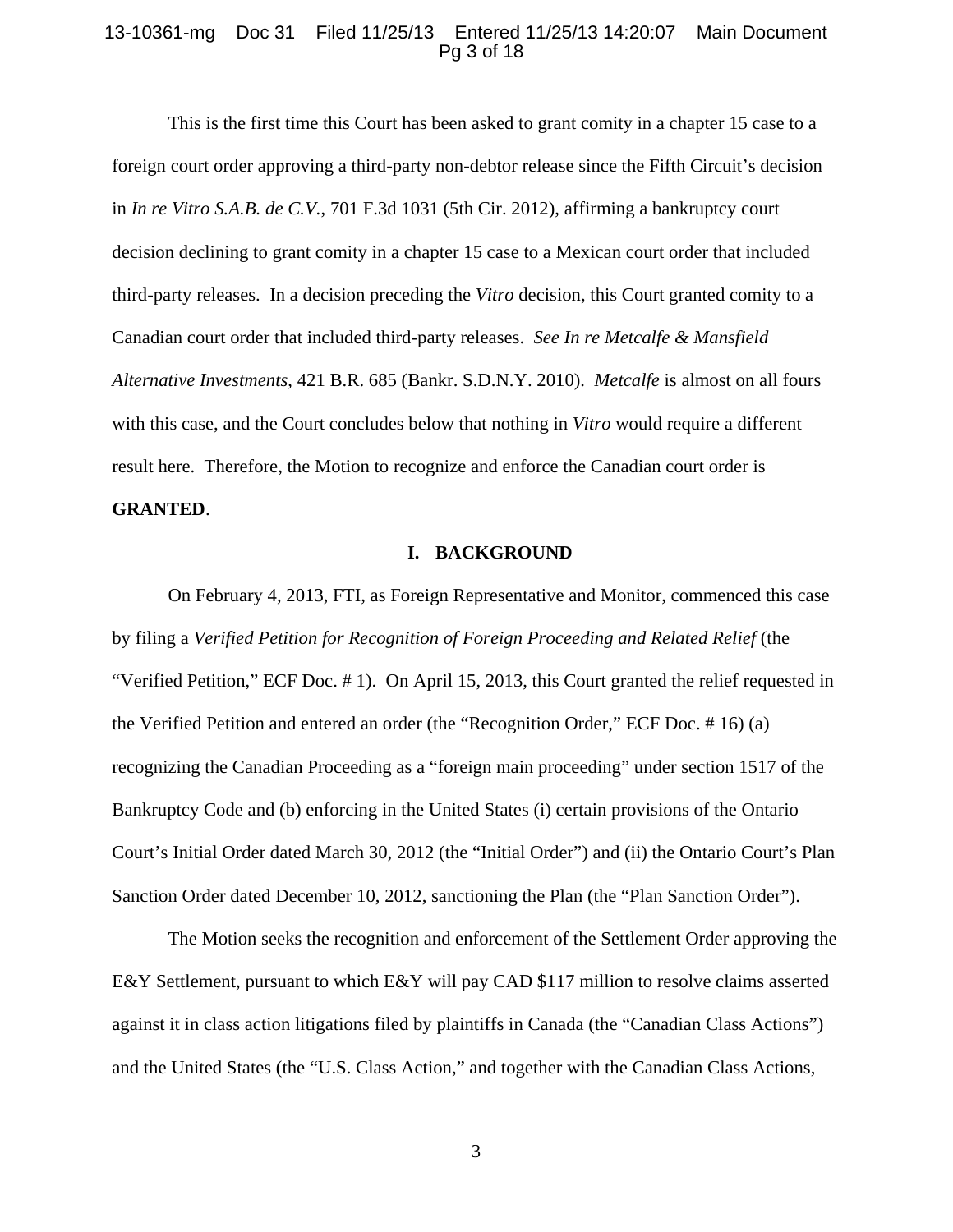### 13-10361-mg Doc 31 Filed 11/25/13 Entered 11/25/13 14:20:07 Main Document Pg 4 of 18

the "Class Actions") on behalf of all persons and entities, wherever they may reside, who acquired any securities of SFC, including securities acquired in the primary, secondary, and over-the-counter markets (the "Securities Claimants"). Those proceedings were commenced against SFC and certain of its former officers, directors, underwriters, and auditors, including E&Y (together, the "Third Party Defendants"), on the basis of alleged misrepresentations in SFC's financial statements issued before 2011. E&Y, SFC's external auditor from 2007 to 2012, is a named defendant in the Class Actions.

In the course of the Canadian Proceeding, E&Y and the plaintiffs in the Canadian Class Actions successfully negotiated the terms of a settlement that is supported by substantially all constituents in the Canadian Proceeding, including the lead plaintiffs in each of the Class Actions. In addition, the plaintiffs in the U.S. Class Action filed a claim in the Canadian Proceeding, and Canadian counsel for the U.S. plaintiffs appeared on their behalf at the respective hearings on the Plan Sanction Order and the Settlement Order. The terms of the E&Y Settlement provide that following E&Y's CAD \$117 million payment into a settlement trust fund (the "Settlement Fund") for the benefit of the Securities Claimants, Article 11.1(a) of the Plan will grant  $E\&Y$  a global release and the benefit of certain injunctions under the Plan.  $E\&Y$  also agreed to release all claims, including indemnification claims, it may have against each of SFC and SFC's subsidiaries, officers, and directors. E&Y also relinquished its rights to any distributions under the Plan and agreed to support the Plan's approval.

The Ontario Court approved the E&Y Settlement with the entry of the Settlement Order on March 20, 2013, and on June 26, 2013, the Court of Appeal for Ontario dismissed motions for leave to appeal the Plan Sanction Order and the Settlement Order brought by certain minority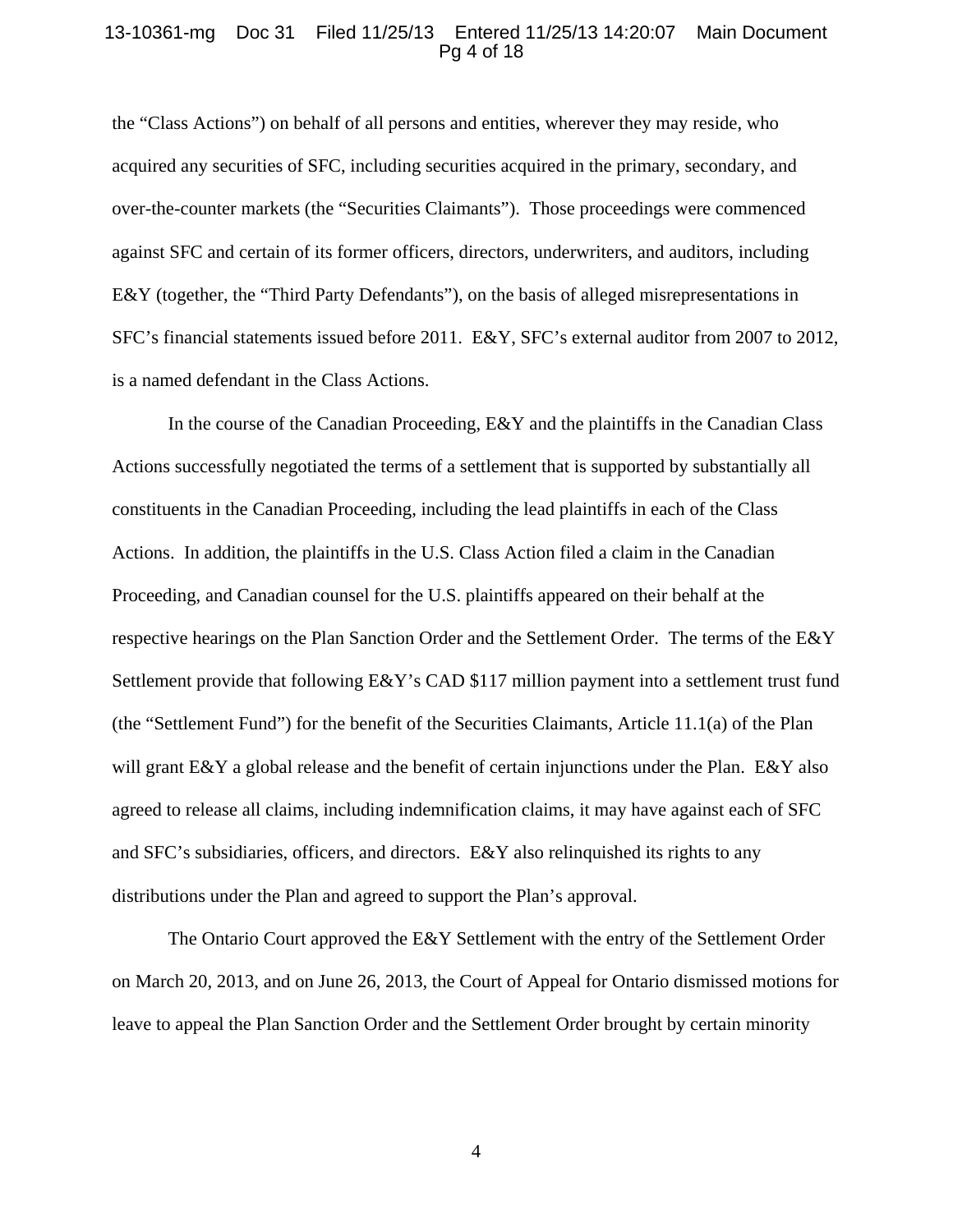### 13-10361-mg Doc 31 Filed 11/25/13 Entered 11/25/13 14:20:07 Main Document Pg 5 of 18

investors in  $SFC<sup>1</sup>$  Both courts specifically found that the approval of the Plan Sanction Order and the Settlement Order was consistent with a prior opinion of the Court of Appeal for Ontario establishing the requirements for third-party releases under the CCAA.<sup>2</sup>

The principal remaining condition that must be satisfied before the E&Y Settlement can be implemented is the recognition and enforcement of the Settlement Order in the United States. The Ontario Court expressly requested this Court's assistance in implementing and enforcing the Settlement Order in this jurisdiction and has authorized  $E\&Y$  to apply to any appropriate court for the relief requested.

### **A. The Plan**

Article 11.1 of the Plan contains the agreed framework for giving effect to the E&Y Settlement. Article 11.1(a) of the Plan provides that if: (1) the Plan Sanction Order is entered, (2) the Ontario Court approves by order the E&Y Settlement, (3) the Plan Sanction Order and the Settlement Order are enforced in the United States through chapter 15 of the Bankruptcy Code, (4) all orders are final orders not subject to further appeal or challenge, and (5) all other conditions precedent to the E&Y Settlement are met, E&Y will pay CAD \$117 million into a settlement trust fund for the benefit of the Securities Claimants in settlement of all claims asserted against it in the Class Actions. Upon that payment, Article 11.1(b) of the Plan provides that E&Y will receive a global release and the benefit of certain injunctions under the Plan. Further, none of the Securities Claimants will be entitled to claim from any Third Party

<sup>|&</sup>lt;br>|<br>| These minority investors (the "Objectors") held, in the aggregate, approximately 1.62% of SFC's outstanding equity on June 30, 2011, and first appeared in the Canadian Proceeding shortly before the hearing to consider the sanction of the Plan. E&Y refrained from seeking enforcement of the Settlement Order in the United States until the resolution of the Objectors' motion for leave to appeal the Settlement Order.

<sup>2</sup> *ATB Financial v. Metcalfe and Mansfield Alternative Investments II Corp.*, 2008 ONCA 587 at ¶¶ 26-28, 92 O.R. (3d) 513, *leave to appeal refused*, [2008] S.C.C.A. No. 337.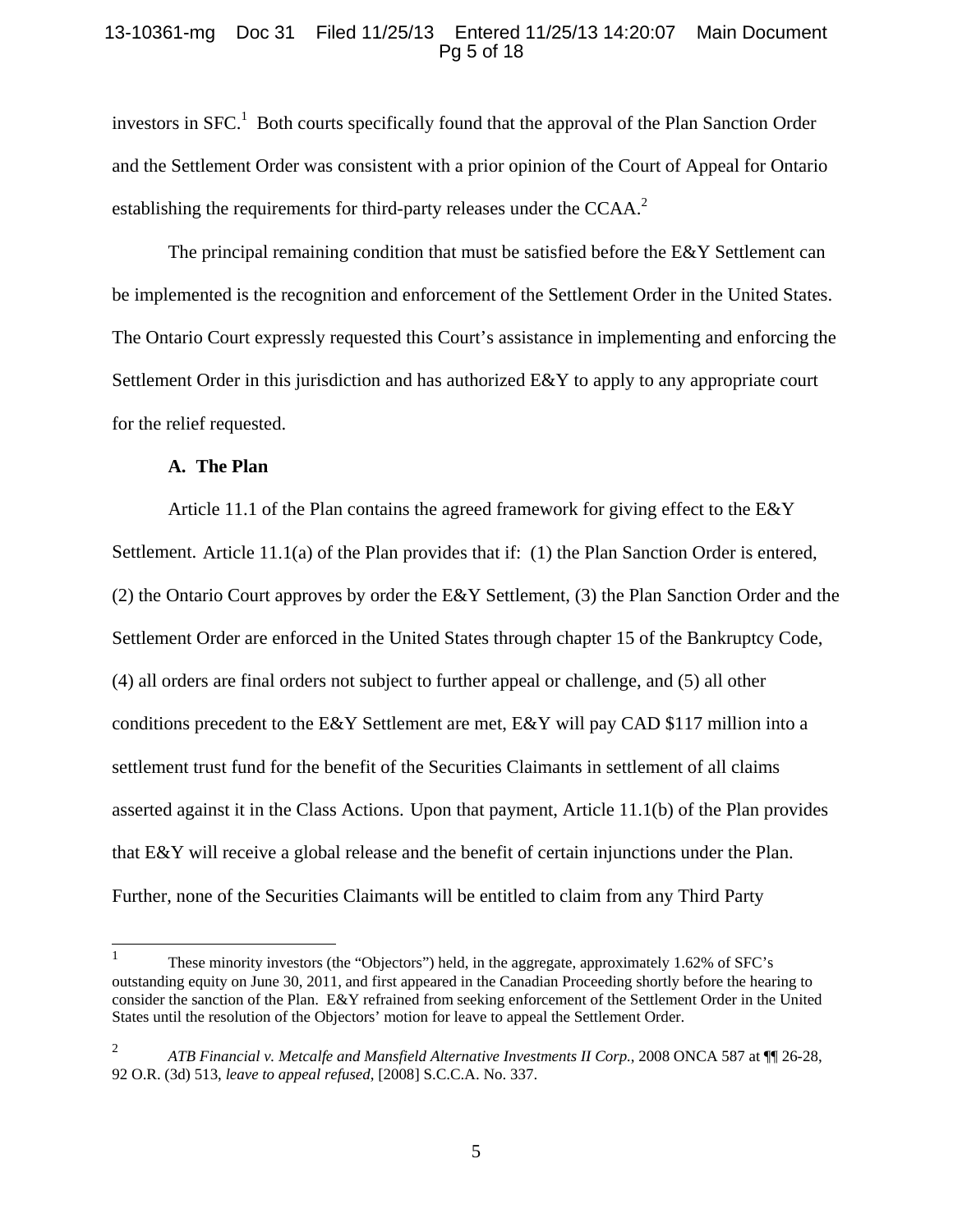## 13-10361-mg Doc 31 Filed 11/25/13 Entered 11/25/13 14:20:07 Main Document Pg 6 of 18

Defendant any portion of damages that corresponds to the liability of E&Y, proven at trial or otherwise, that is the subject of the E&Y Settlement.

At the hearing to consider the sanctioning of the Plan and in entering the Plan Sanction Order, the Ontario Court fully considered and dismissed the Objectors' concerns—which focused on Article 11 of the Plan—and found that the Plan was fair and reasonable and satisfied the applicable test for sanction under the CCAA. Soon after, three of the Objectors filed a notice of motion (the "Sanction Appeal Motion") for leave to appeal those portions of the Plan Sanction Order relating to Article 11 of the Plan, but did not seek an intervening stay of the Plan's implementation. Accordingly, the Plan became effective on January 30, 2013.

#### **B. The E&Y Settlement**

The E&Y Settlement principally provides that E&Y will pay CAD \$117 million into the Settlement Fund in settlement of all claims asserted against E&Y in the Class Actions, upon satisfaction of certain conditions precedent. Once payment is made, E&Y will benefit from the release and injunction provisions of the Plan as against all parties. The Settlement Fund will be distributed to or for the benefit of eligible Securities Claimants pursuant to a plan of allocation to be submitted to the Ontario Court for approval. Aside from this significant monetary payment and the obvious benefit to affected Canadian and U.S. investors, E&Y has made substantial nonmonetary concessions and contributions that further warrant recognition and enforcement of the E&Y Settlement in the United States.

In particular, E&Y also: (1) released all claims, including indemnification claims, asserted against SFC and SFC's subsidiaries, officers, and directors; (2) relinquished all rights to distributions under the Plan; (3) agreed not to seek leave to further appeal a decision relating to equity claims, and a related decision of the Court of Appeal for Ontario, to the Supreme Court of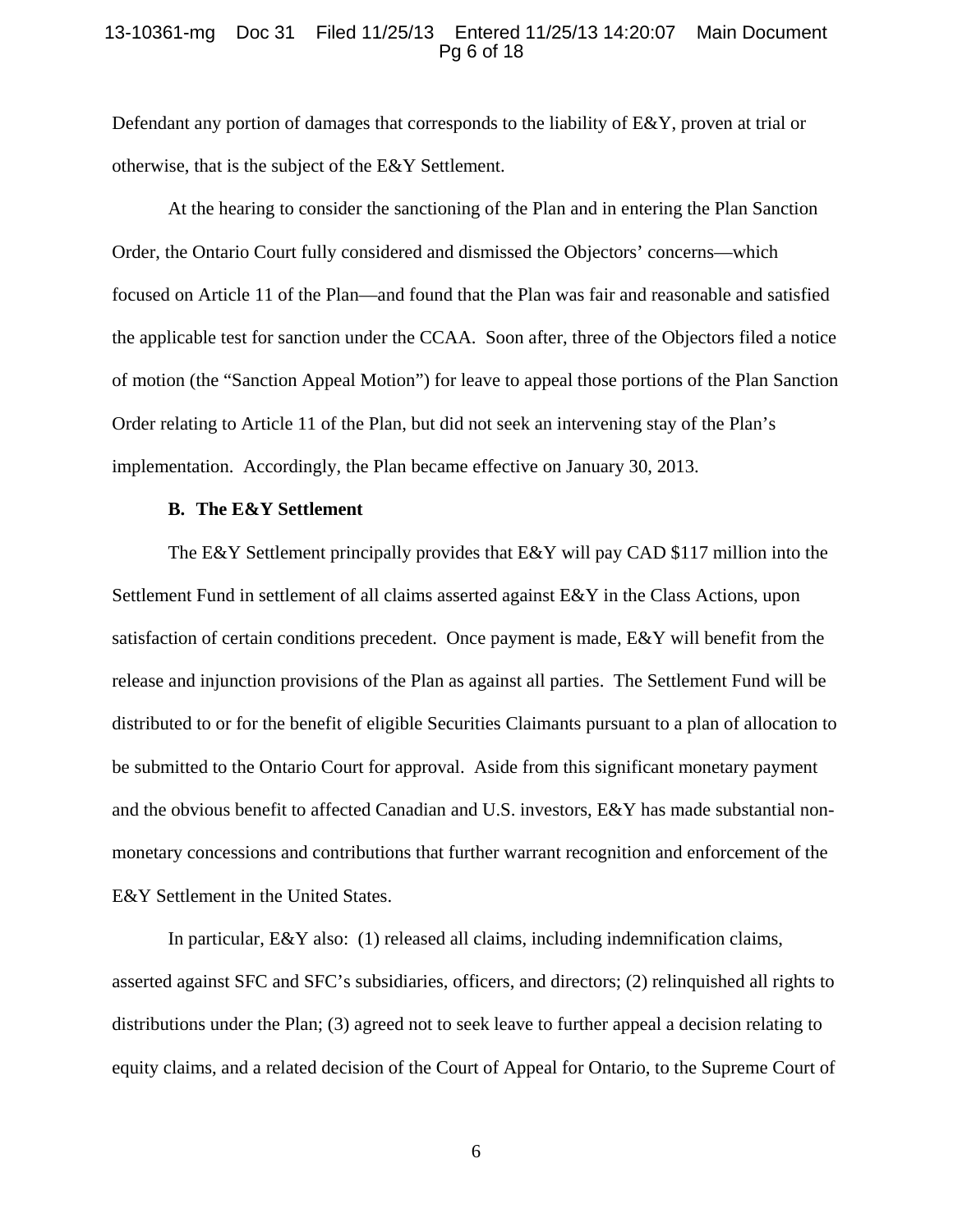#### 13-10361-mg Doc 31 Filed 11/25/13 Entered 11/25/13 14:20:07 Main Document Pg 7 of 18

Canada; (4) voted in favor of the Plan; and (5) supported the entry of the Plan Sanction Order. By making these additional concessions, E&Y not only waived substantial claims which, if allowed, would have diluted recoveries to other creditors, but E&Y also eliminated the expense and delay of litigating these claims in full. Numerous parties, including the Monitor, SFC, and the Ontario Court, have recognized that the deterioration of SFC's assets made an expedited implementation of the Plan essential. Moreover, the Ontario Court observed in a settlement endorsement (the "Settlement Endorsement," attached as Ex. B to Coleman Decl.) that the "unencumbered participation of the SFC subsidiaries is crucial to the restructuring," and the Plan intended to facilitate the subsidiaries' continued operations free from the claims and uncertainty associated with SFC. Settlement Endorsement ¶¶ 68–69. Thus, E&Y's concessions in the E&Y Settlement provided additional benefits to the restructuring effort and removed a potentially substantial obstacle to an expeditious implementation of the Plan.

#### **C. Canadian Court Approval and** *ATB Financial*

The Ontario Court approved the E&Y Settlement and entered the Settlement Order on March 20, 2013, following a February 4, 2013 hearing at which the court considered and overruled the objections of the Objectors (who were the only parties who appeared in opposition). In addition, the Ontario Court entered an order, also dated March 20, 2013, denying the Objectors' motion to be appointed as representative of all proposed class members who opposed the E&Y Settlement (the "Representation Dismissal Order").

The Ontario Court's bases for its decision are detailed in the Settlement Endorsement. As a threshold matter, the Ontario Court noted that outstanding litigation claims against third parties are regularly compromised and settled in CCAA proceedings, and in particular that "[i]t is well established that class proceedings can be settled in a CCAA proceeding." Settlement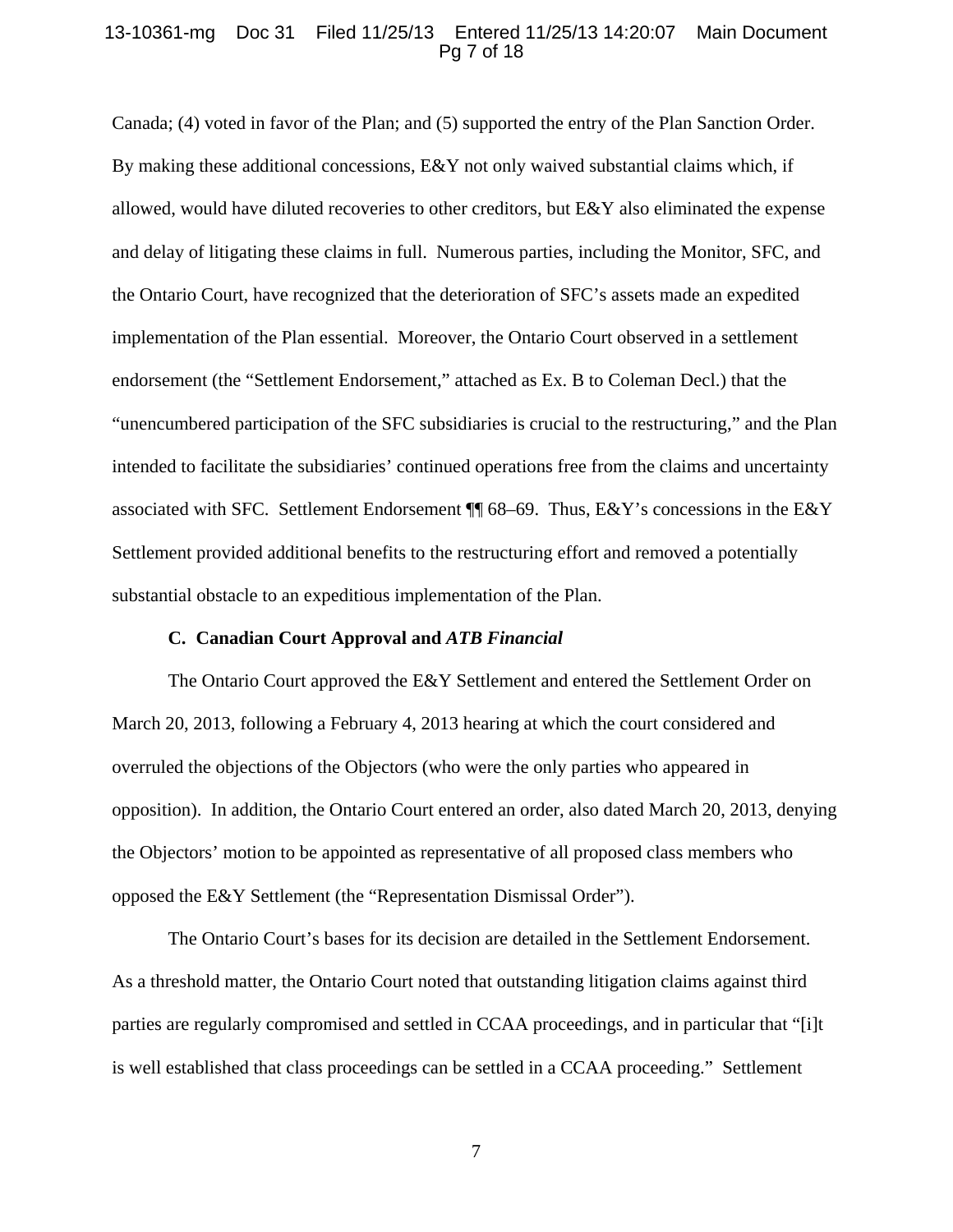#### 13-10361-mg Doc 31 Filed 11/25/13 Entered 11/25/13 14:20:07 Main Document Pg 8 of 18

Endorsement ¶¶ 36–37. It further observed that "[s]uch compromises fully and finally dispose of such claims, and it follows that there are no continuing procedural or other rights in such proceedings . . . *[s]imply put, there are no 'opt-outs' in the CCAA*," thereby making clear that it was considering the approval of the E&Y Settlement within the context of the Canadian Proceeding and the CCAA. *Id.* **[**] 36 (emphasis added). With respect to the E&Y Settlement's release provisions, the Ontario Court noted that "third-party releases are not an uncommon feature of complex restructurings under the CCAA" and considered whether the release in the E&Y Settlement satisfied the applicable standards for third-party releases in CCAA proceedings established by the Court of Appeal for Ontario in *ATB Financial*.

In *ATB Financial*, a decision rendered in connection with the restructuring of the Canadian asset-backed commercial paper market, the Court of Appeal for Ontario held that thirdparty releases are permissible in CCAA restructurings where there is "a reasonable connection between the third party claim being compromised in the plan and the restructuring achieved by the plan to warrant inclusion of the third party release in the plan." Settlement Endorsement ¶ 50 (citing *ATB Financial* at ¶ 70). As set forth in paragraph 50 of the Settlement Endorsement, in determining whether the requisite nexus exists, a CCAA court must consider the following factors:

a) Whether the claims to be released are rationally related to the purpose of the plan;

b) Whether the claims to be released are necessary for the plan of arrangement; c) Whether the parties who have claims released against them contributed in a tangible and realistic way; and

d) Whether the plan will benefit the debtor and the creditors generally.

*Id.* Further, as set forth in paragraph 49 of the Settlement Endorsement, in considering a settlement within the CCAA context, a court considers the following factors:

a) Whether the settlement is fair and reasonable;

b) Whether it provides substantial benefits to the other stakeholders; and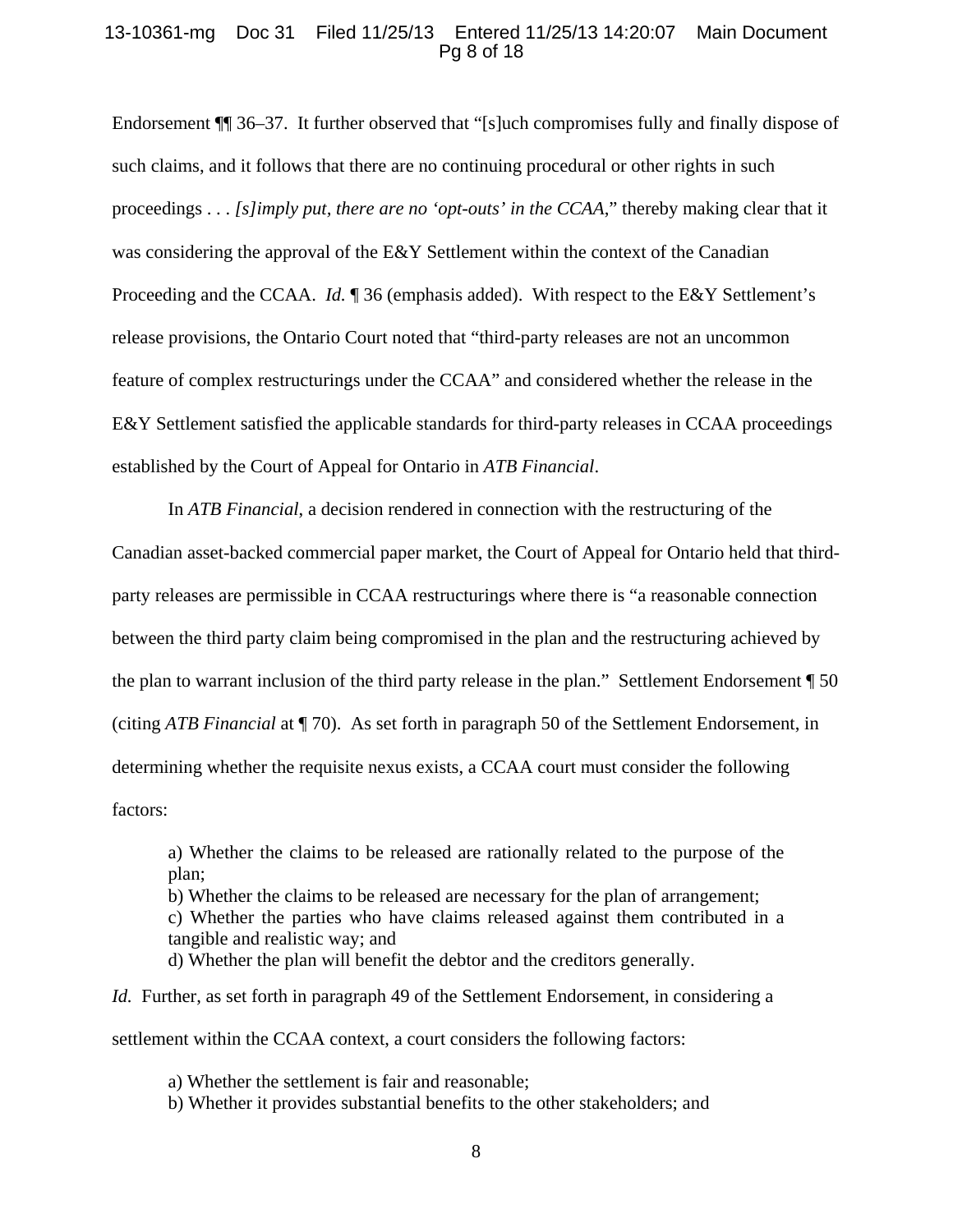#### 13-10361-mg Doc 31 Filed 11/25/13 Entered 11/25/13 14:20:07 Main Document Pg 9 of 18

c) Whether it is consistent with the purpose and spirit of the CCAA. *Id.* ¶ 49.

The Ontario Court ultimately concluded that "[i]n [its] view, the  $[E&Y]$  Settlement is fair and reasonable, provides substantial benefits to relevant stakeholders, and is consistent with the purpose and spirit of the CCAA. In addition, in [its] view, the factors associated with the *ATB Financial* nexus test favour approving the Ernst & Young Release." *Id.* 166. Accordingly, it granted the Settlement Order and approved the E&Y Settlement including the release. On April 9, 2013, the Objectors filed a notice of motion for leave to appeal both the Settlement Order and the Representation Dismissal Order with the Court of Appeal for Ontario (the "Settlement Appeal Motion," and with the Sanction Appeal Motion, the "Appeal Motions"). On April 18, 2013, while the Settlement Appeal Motion remained pending, the Objectors separately served in the Ontario Class Action a notice of appeal of the Settlement Order and the Representation Dismissal Order to the Court of Appeal for Ontario (the "Settlement Appeal"). The Objectors are the only parties who sought to appeal any of the Plan Sanction Order, the Settlement Order, and the Representation Dismissal Order. No other party supported these appeals, and several major constituents in the Canadian Proceeding opposed the Appeal Motions and the Settlement Appeal.

The Court of Appeal for Ontario consolidated the Appeal Motions, and on June 26, 2013, the court dismissed the Appeal Motions ("Appeal Endorsement," attached as Ex. C to Coleman Decl.). As for the Sanction Appeal Motion, the Court of Appeal for Ontario held that the Objectors' proposed appeal had been mooted by the intervening implementation of the Plan, but noted that in any event, it saw no basis for interfering with the Ontario Court's decision. The Court of Appeal for Ontario likewise saw no basis for interfering with Ontario Court's decision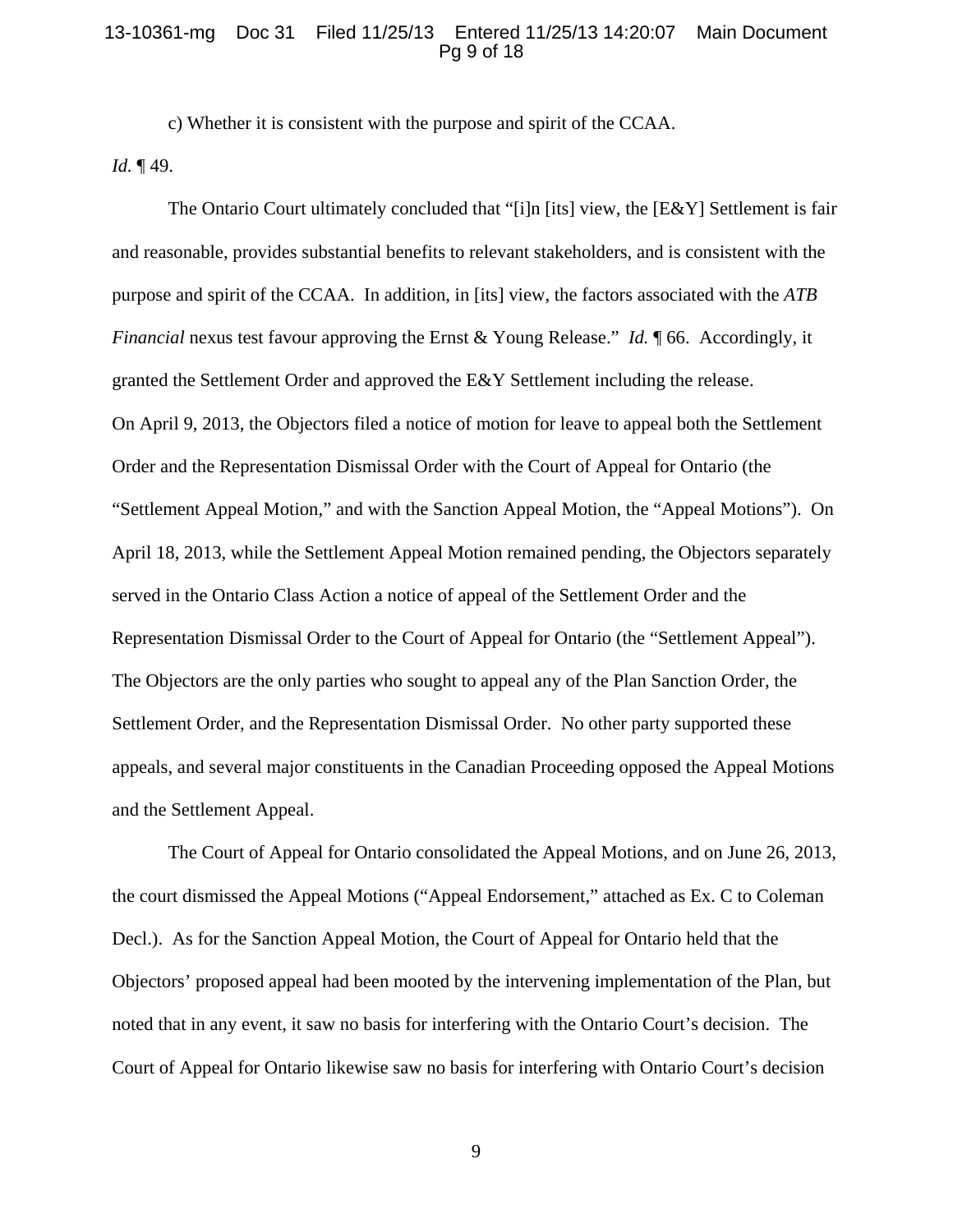#### 13-10361-mg Doc 31 Filed 11/25/13 Entered 11/25/13 14:20:07 Main Document Pg 10 of 18

with respect to the Settlement Order, agreeing that "the issues raised on this proposed appeal are, at their core, the very issues settled by this court in *ATB Financial*." Appeal Endorsement ¶ 14. Since entry of the Representation Dismissal Order naturally followed from the entry of the Settlement Order, the Court of Appeal for Ontario dismissed the Settlement Appeal Motion.

In addition to the dismissal of the Settlement Appeal Motion, on June 28, 2013, the Court of Appeal for Ontario granted a motion to quash the Settlement Appeal on the basis that the Objectors had no jurisdiction to bring the appeal. According to E&Y, the Objectors intend to file a motion seeking leave to appeal the Court of Appeal for Ontario's orders to the Supreme Court of Canada. As of the filing of this Motion, the Objectors had not followed through on that plan. (Motion ¶ 32.) The Objectors were served with notice of the hearing in this Court seeking recognition and enforcement of the E&Y Settlement, including the release provisions, but they did not file any objections here.

#### **II. DISCUSSION**

In *Metcalfe*, 421 B.R. 685, the Court faced an almost identical request for relief. The Court was also asked to enforce a Canadian order granting a non-debtor release and injunction. The Court began by analyzing whether the requested relief could be granted in a plenary case under chapter 11. The Court recognized that under *In re Metromedia Fiber Network, Inc.*, 416 F.3d 136, 141 (2d Cir. 2005), the law in the Second Circuit limits availability of third-party nondebtor releases; they are "proper only in rare cases." While this Court thought that the facts in *Metcalfe* may have satisfied the "rigorous standard established in *Metromedia*," *Metcalfe*, 421 B.R. at 695, it was unclear whether the separate jurisdictional requirement before a bankruptcy court may even consider whether to approve a third-party release in a plenary bankruptcy case could be satisfied. *See In re Johns-Manville Corp.*, 517 F.3d 52 (2d Cir. 2008), *rev'd and*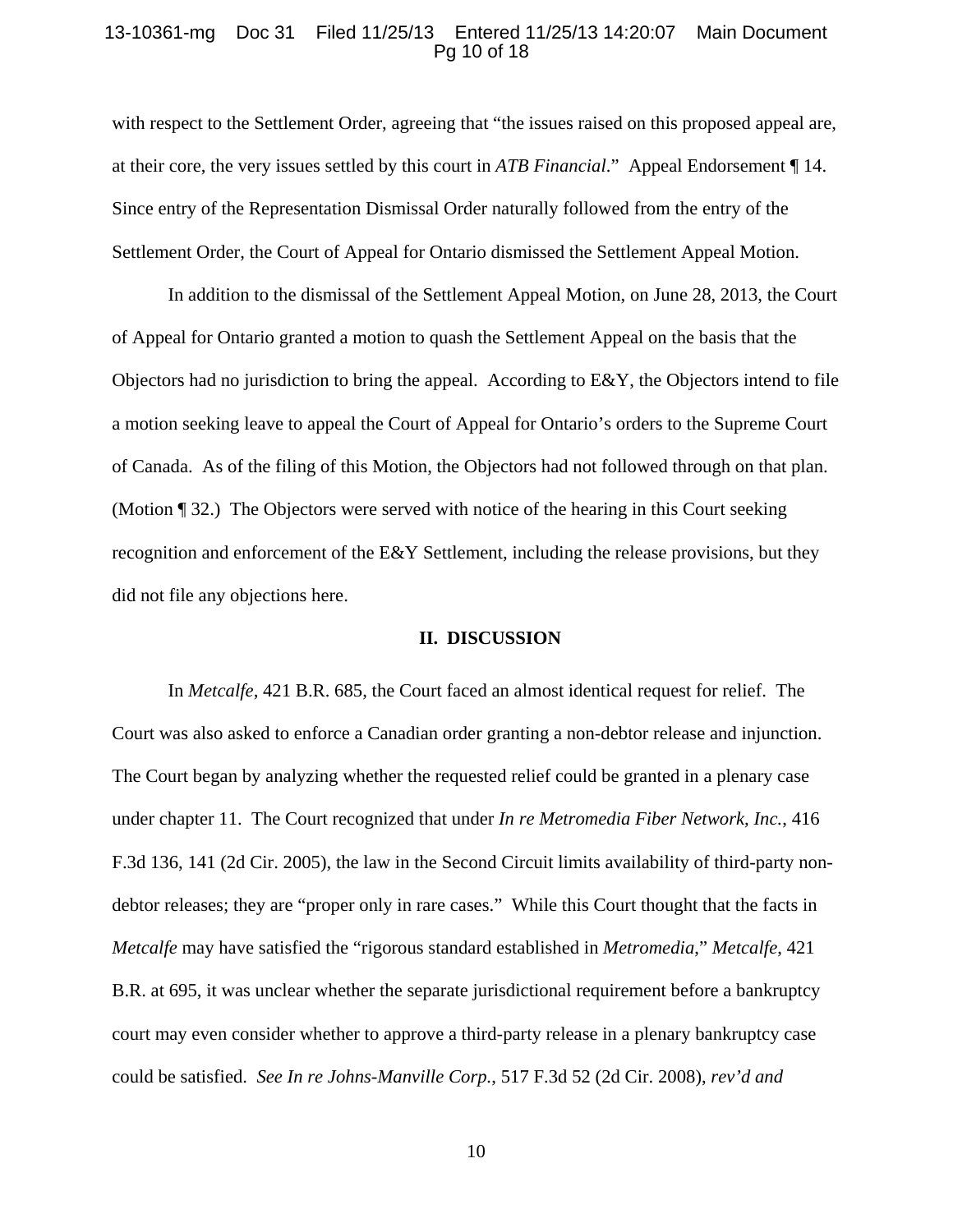# 13-10361-mg Doc 31 Filed 11/25/13 Entered 11/25/13 14:20:07 Main Document Pg 11 of 18

*remanded sub nom. Travelers Indem. Co. v. Bailey*, 557 U.S. 137 (2009). After the *Metcalfe* decision, the Second Circuit in dealing with *Manville* on remand from the Supreme Court, adhered to its earlier view that the bankruptcy court in a plenary chapter 11 case lacks jurisdiction to approve third-party releases unless the third-party claims may affect the *res* of the estate. *In re Johns-Manville Corp.*, 600 F.3d 135, 153 & n.13 (2d Cir. 2010). But in *Metcalfe*, the Court held that the correct inquiry in a chapter 15 case was not whether the Canadian orders could be enforced under U.S. law in a plenary chapter 11 case, but whether recognition of the Canadian courts' decision was proper in the exercise of comity in a case under chapter 15. 421 B.R. at 696. The Court explained:

[W]hatever the precise limits of a bankruptcy court's jurisdiction to approve a third-party non-debtor release and injunction in a plenary chapter 11 case, the important point for present purposes is that the jurisdictional limits derive from the scope of bankruptcy court "related to" jurisdiction under 28 U.S.C. § 1334, and the prudential limits courts have applied in chapter 11 cases under the Bankruptcy Code. This Court is not being asked to approve such provisions in a plenary case; rather, the Court is being asked to order enforcement of provisions approved by the Canadian courts. The correct inquiry, therefore, is whether the foreign orders should be enforced in the United States in this chapter 15 case. . . . [P]rinciples of enforcement of foreign judgments and comity in chapter 15 cases strongly counsel approval of enforcement in the United States of the third-party non-debtor release and injunction provisions included in the Canadian Orders, even if those provisions could not be entered in a plenary chapter 11 case.

*Id.* 

The Court then discussed the principles of comity that underpin chapter 15. *Id.* ("Chapter 15 specifically contemplates that the court should be guided by principles of comity and cooperation with foreign courts in deciding whether to grant the foreign representative additional post-recognition relief."). The Court quoted the seminal comity case, *Hilton v. Guyot*, 159 U.S. 113, 202–03 (1895), where the Supreme Court held that if the foreign forum provides "a full and fair trial abroad before a court of competent jurisdiction, conducting the trial upon regular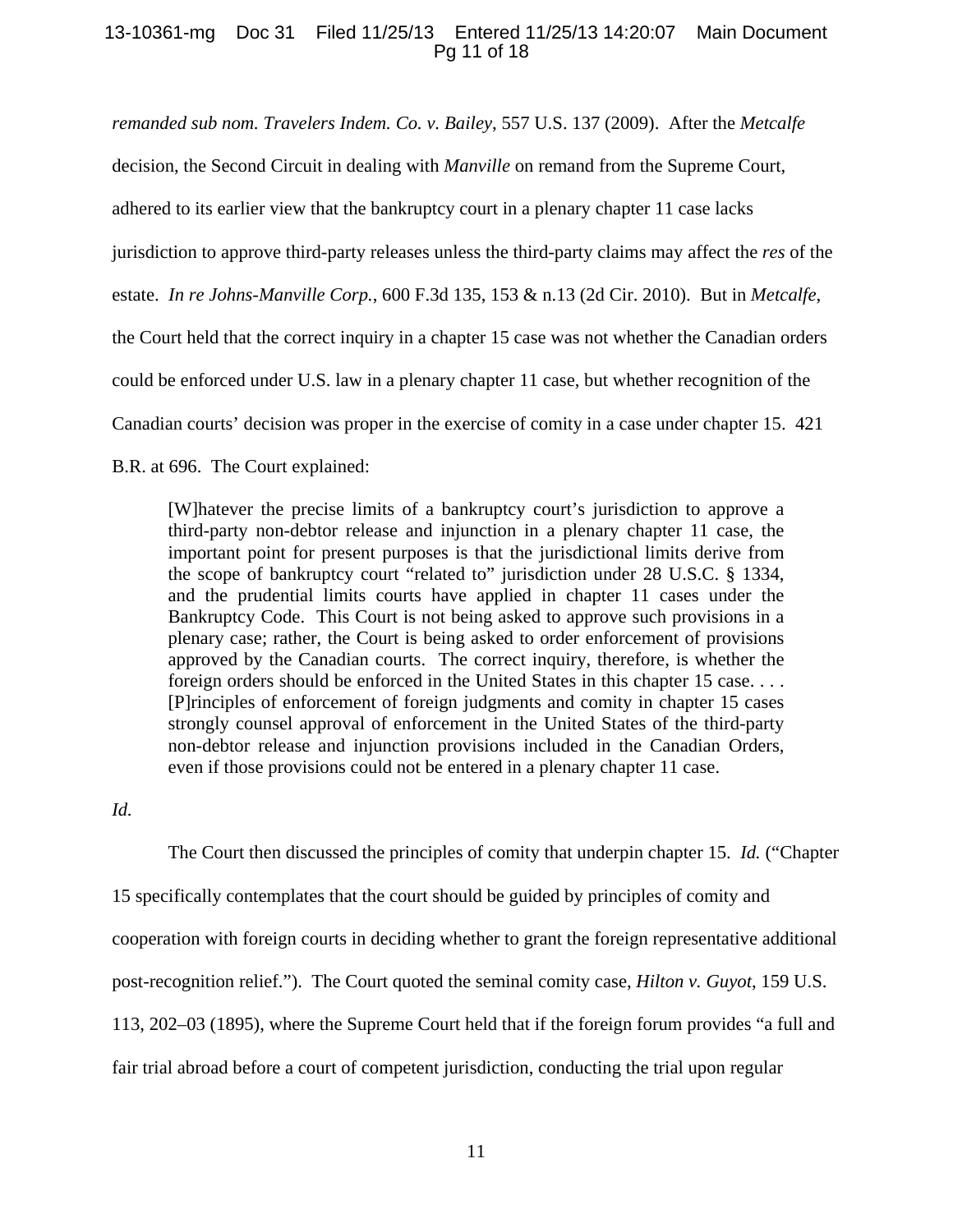## 13-10361-mg Doc 31 Filed 11/25/13 Entered 11/25/13 14:20:07 Main Document Pg 12 of 18

proceedings, after due citation or voluntary appearance of the defendant, and under a system of jurisprudence likely to secure an impartial administration of justice between the citizens of its own country and those of other countries, and there is nothing to show either prejudice in the court, or in the system of laws under which it is sitting," the judgment should be enforced and not "tried afresh."

"Federal courts generally extend comity whenever the foreign court had proper jurisdiction and enforcement does not prejudice the rights of United States citizens or violate domestic public policy." *In re Atlas Shipping A/S*, 404 B.R. 726, 733 (Bankr. S.D.N.Y. 2009) (quoting *Victrix S.S. Co., S.A v. Salen Dry Cargo A.B.,* 825 F.2d 709, 713 (2d Cir. 1987)). As the court stated in *JP Morgan Chase Bank v. Altos Hornos de Mexico, S.A.,* 412 F.3d 418, 424 (2d Cir. 2005), "deference to the foreign court is appropriate so long as the foreign proceedings are procedurally fair and . . . do not contravene the laws or public policy of the United States." In analyzing procedural fairness, courts have looked to the following nonexclusive factors:

(1) Whether creditors of the same class are treated equally in the distribution of assets; (2) whether the liquidators are considered fiduciaries and are held accountable to the court; (3) whether creditors have the rights to submit claims which, if denied, can be submitted to a bankruptcy court for adjudication; (4) whether the liquidators are required to give notice to potential claimants; (5) whether there are provisions for creditors meetings; (6) whether a foreign country's insolvency laws favor its own citizens; (7) whether all assets are marshalled before one body for centralized distribution; and (8) whether there are provisions for an automatic stay and for the lifting of such stays to facilitate the centralization of claims.

*Finanz AG Zurich v. Banco Economico S.A.*, 192 F.3d 240, 249 (2d Cir. 1999); *see also In re* 

*Cozumel Caribe, S.A. de C.V.*, 482 B.R. 96, 114–15 (Bankr. S.D.N.Y. 2012).

In *Metcalfe*, focusing specifically on extending comity to orders of Canadian courts, the Court explained that "[t]he U.S. and Canada share the same common law traditions and fundamental principles of law. Canadian courts afford creditors a full and fair opportunity to be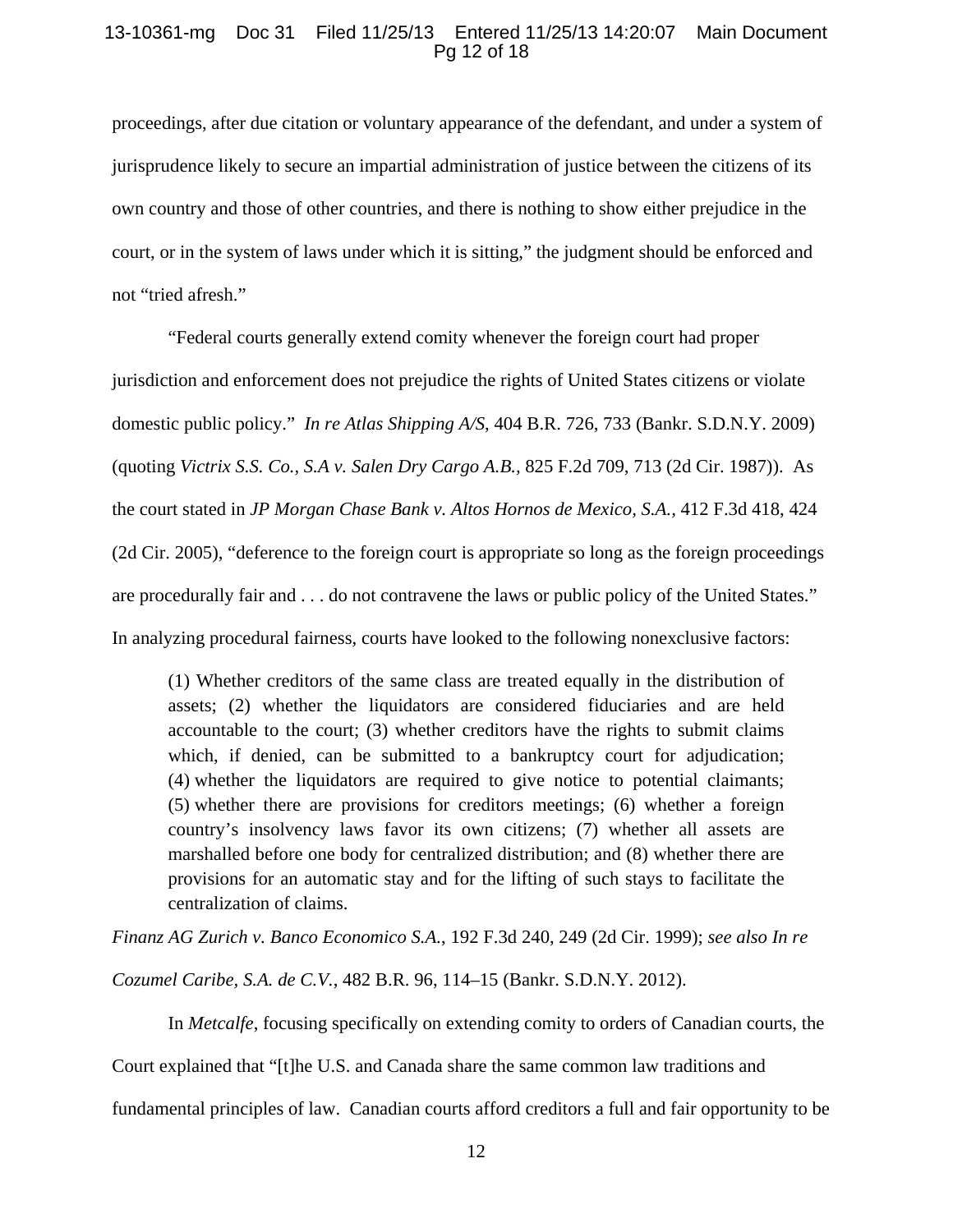# 13-10361-mg Doc 31 Filed 11/25/13 Entered 11/25/13 14:20:07 Main Document Pg 13 of 18

heard in a manner consistent with standards of U.S. due process. U.S. federal courts have repeatedly granted comity to Canadian proceedings." *Metcalfe*, 421 B.R. at 698. Applying the doctrine of comity, and recognizing that the issue of the third-party non-debtor release had been fully and fairly litigated in the Canadian courts, the Court held that it could recognize and enforce the release. *Id.* at 699. The same analysis, with the same conclusion, applies here. The parties to the Canadian proceedings in this case had a full and fair opportunity to litigate the issues, and the trial court reached a reasoned decision that it had the jurisdiction to grant the requested relief and that such relief was appropriate in the circumstances. The Objectors' appeal to the Court of Appeal for Ontario failed. While an additional motion for leave to appeal may be filed in the Supreme Court of Canada, this Court sees no reason to await the outcome of such at motion (if it is made) before ruling on the pending matter; the issues raised are not novel here or in Canada, as this Court's decision in *Metcalfe* demonstrates.

Similar to *Metcalfe*, relief here is proper as "additional assistance" under section 1507 of the Bankruptcy Code.<sup>3</sup> Section 1507 provides as follows:

 3 E&Y also requests relief under section 1521(a), which provides that "Upon recognition of a foreign proceeding . . . the court may . . . grant *any appropriate relief*—including [under subparagraphs (a)(1)–(7)]." 11 U.S.C. § 1521(a) (emphasis added). In *Vitro*, the Fifth Circuit applied a three-step process in considering similar relief, also requested under sections 1521 and 1507. The court stated:

We conclude that a court confronted by this situation should first consider the specific relief enumerated under § 1521(a) and (b). If the relief is not explicitly provided for there, a court should then consider whether the requested relief falls more generally under § 1521's grant of any appropriate relief. We understand "appropriate relief" to be relief previously available under Chapter 15's predecessor, § 304. Only if a court determines that the requested relief was not formerly available under § 304 should a court consider whether relief would be appropriate as "additional assistance" under § 1507.

<sup>701</sup> F.3d at 1054*.* This Court has, on a prior occasion, considered relief formerly available under old section 304. *See Atlas Shipping A/S*, 404 B.R. at 726. But while the Fifth Circuit's approach may be appropriate in certain circumstances—*e.g*., so that "courts begin their analysis in familiar territory," *Vitro*, 701 F.3d at 1057—the Court believes that *Vitro*'s three-step approach is unnecessary here because the Court already decided in *Metcalfe* that the relief sought is available under section 1507. Therefore, the Court declines to decide whether the "any appropriate relief" language in section 1521 would also provide a basis for the relief.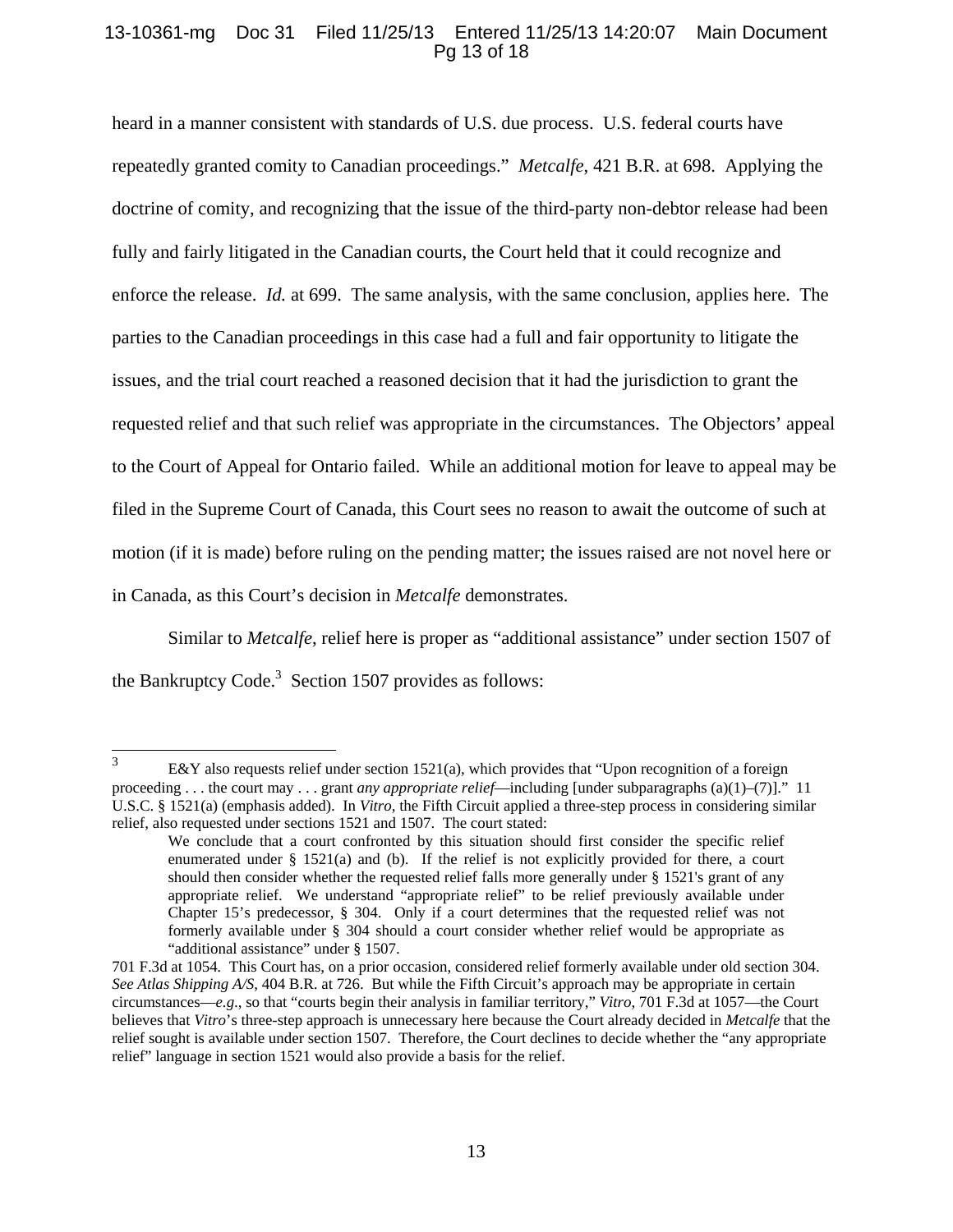# 13-10361-mg Doc 31 Filed 11/25/13 Entered 11/25/13 14:20:07 Main Document Pg 14 of 18

(a) Subject to the specific limitations stated elsewhere in this chapter the court, if recognition is granted, may provide additional assistance to a foreign representative under this title or under other laws of the United States.

(b) In determining whether to provide additional assistance under this title or under other laws of the United States, the court shall consider whether such additional assistance, consistent with the principles of comity, will reasonably assure—

(1) just treatment of all holders of claims against or interests in the debtor's property;

(2) protection of claim holders in the United States against prejudice and inconvenience in the processing of claims in such foreign proceeding;

(3) prevention of preferential or fraudulent dispositions of property of the debtor;

(4) distribution of proceeds of the debtor's property substantially in accordance with the order prescribed by this title; and

(5) if appropriate, the provision of an opportunity for a fresh start for the individual that such foreign proceeding concerns.

11 U.S.C. § 1507.

"While recognition of the foreign proceeding turns on the objective criteria under § 1517,

'relief [post-recognition] is largely discretionary and turns on subjective factors that embody

principles of comity.'" *Metcalfe*, 421 B.R. at 697 (quoting *In re Bear Stearns High–Grade* 

*Structured Credit Strategies Master Fund, Ltd.*, 389 B.R. 325, 333 (S.D.N.Y. 2008)). "Once a

case is recognized as a foreign main proceeding, chapter 15 specifically contemplates that the

court will exercise its discretion consistent with principles of comity." *Atlas Shipping A/S*, 404

B.R. at 738.

 $\overline{\phantom{a}}$ 

While the factors identified in section  $1507(b)(1)–(5)$ , required to be considered in

determining whether to extend comity in a case under chapter 15, may, in some circumstances,

narrow application of the common law rules for extending comity, none of those factors comes

into play here.<sup>4</sup> Extending comity here does not affect  $(1)$  the just treatment of creditors,  $(2)$ 

<sup>4</sup> ''Because the principle of comity does not limit the legislature's power and is, in the final analysis, simply a rule of construction, it has no application where Congress has indicated otherwise.'' *Maxwell Commc'n Corp. v. Societe Generale (In re Maxwell Commc'n Corp.),* 93 F.3d 1036, 1047 (2d Cir.1996). Here, Congress has identified a series of factors to consider in determining whether to extend comity under section 1507; they may narrow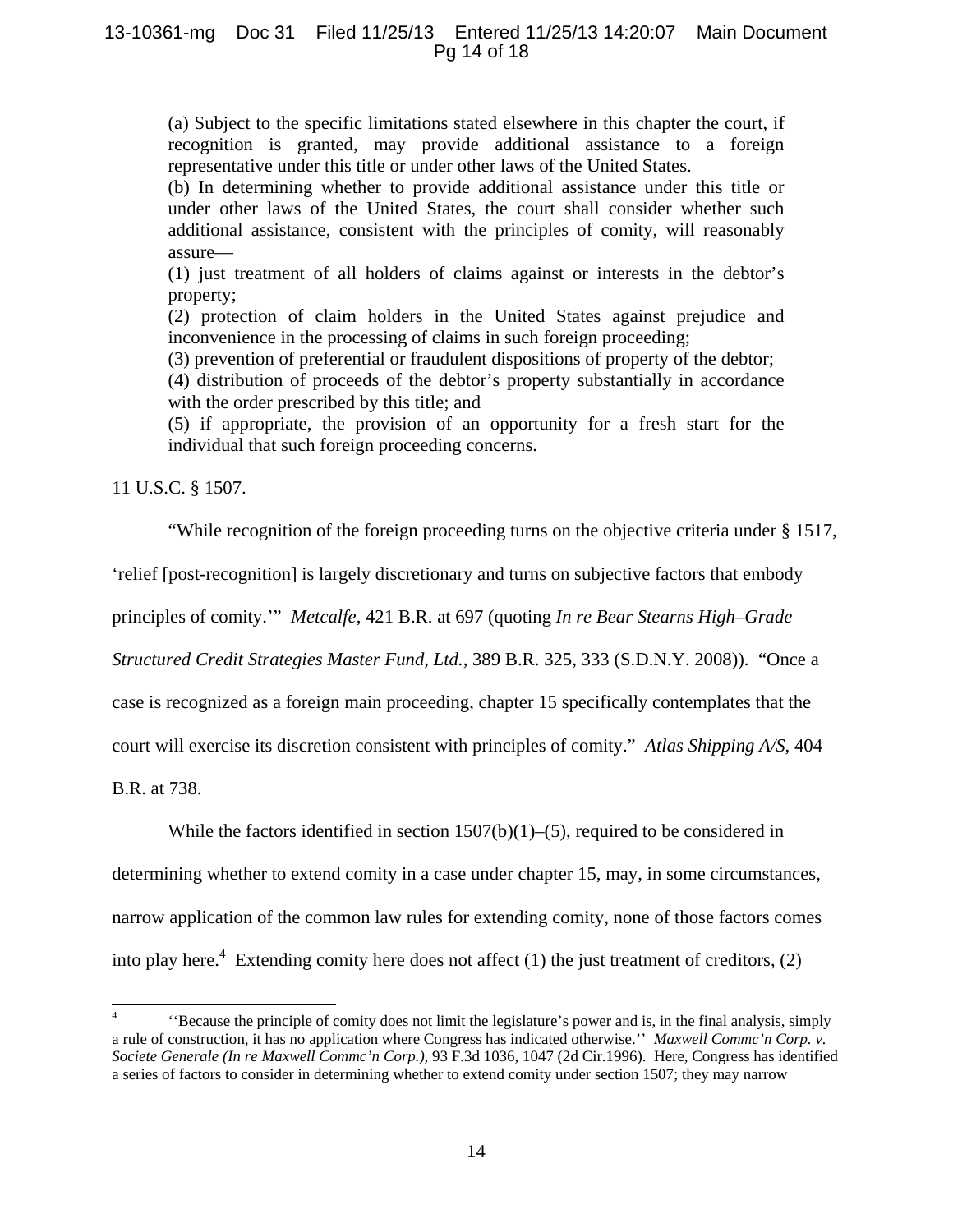# 13-10361-mg Doc 31 Filed 11/25/13 Entered 11/25/13 14:20:07 Main Document Pg 15 of 18

protection of creditors in the United States against prejudice or inconvenience, (3) prevention of preferential or fraudulent disposition of property of the debtor, (4) distribution of proceeds substantially in accordance with Bankruptcy Code priorities, or (5) the opportunity for a fresh start.

Section 1506 nevertheless places a limitation on recognition if doing so is manifestly

contrary to U.S. public policy:

Nothing in this chapter prevents the court from refusing to take an action governed by this chapter if the action would be manifestly contrary to the public policy of the United States.

11 U.S.C. § 1506. But this public policy exception is narrowly construed. *See In re Ephedra* 

*Prods. Liab. Litig.,* 349 B.R. 333 (S.D.N.Y. 2006); *see also Vitro*, 701 F.3d at 1069 (stating that

"§ 1506 was intended to be read narrowly, a fact that does not sit well with the bankruptcy

court's broad description of the fundamental policy at stake as the protection of third party

claims in a bankruptcy case") (internal quotation marks omitted). In *Metcalfe*, the Court

specifically rejected the argument that section 1506 precludes granting third-party releases in

appropriate cases. The Court explained:

l

The relief granted in the foreign proceeding and the relief available in a U.S. proceeding need not be identical. A U.S. bankruptcy court is not required to make an independent determination about the propriety of individual acts of a foreign court. The key determination required by this Court is whether the procedures used in Canada meet our fundamental standards of fairness.

circumstances when comity is appropriate. But as the Court concluded in *Cozumel*, "[i]t is unnecessary here to explore this issue further as the Court concludes that the relief ordered by the Court would be appropriate in any event."  $482$  B.R. at 114–15 n.16. The factors listed in section  $1507(b)(1)$ –(5), to be considered in deciding whether to extend comity under section 1507, are not included in section 1521(a). Whether it is appropriate, consistent with principles of comity, to grant "any appropriate relief" under section 1521, if granting comity would be inconsistent with the factors in section 1507, need not be addressed in this case. In any event, section 1522 places limitations on relief available under section 1521: relief may be granted "only if the interests of the creditors and other interested entities, including the debtor, are sufficiently protected." 11 U.S.C. 1522(a); *see also Vitro*, 701 F.3d at 1060.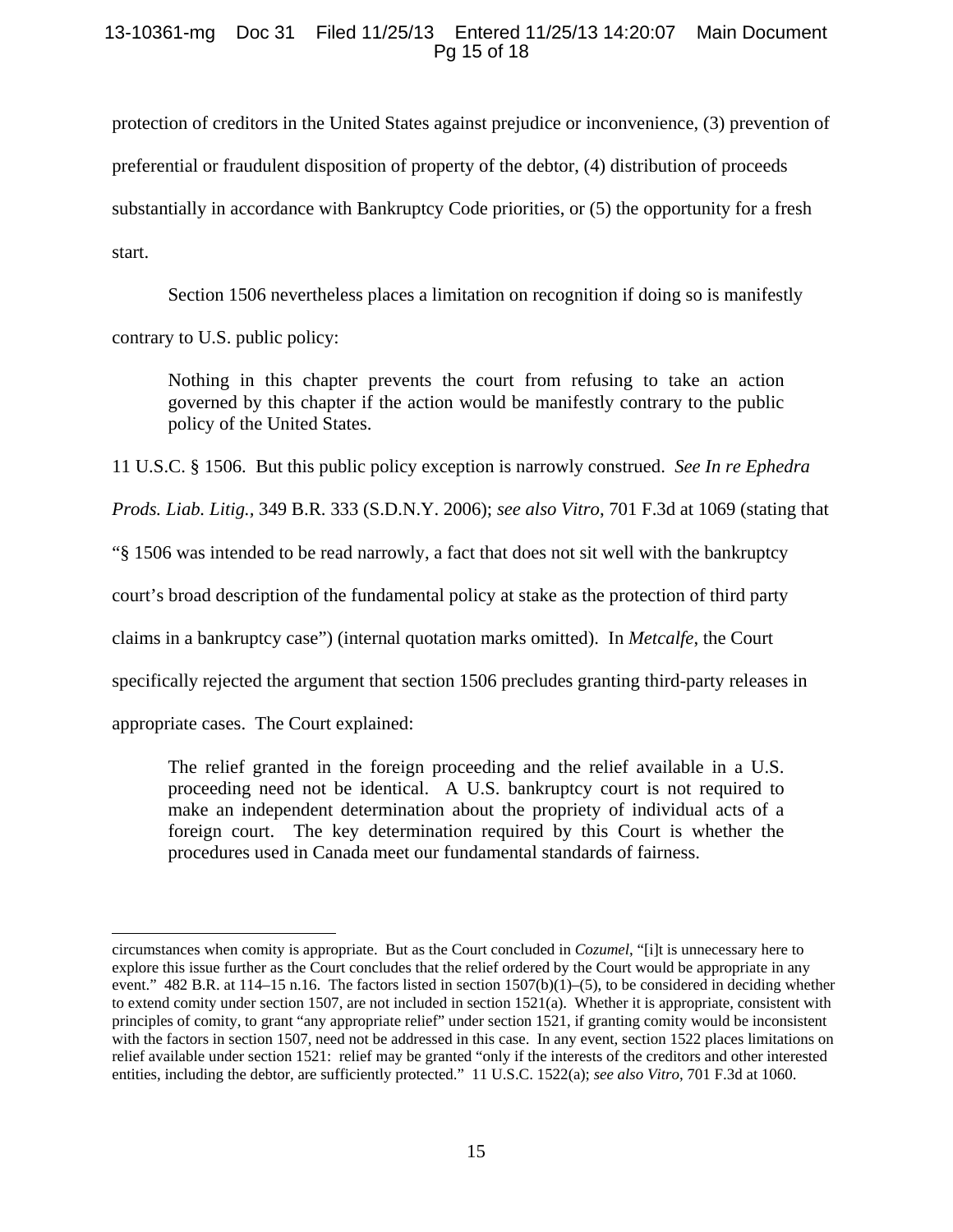### 13-10361-mg Doc 31 Filed 11/25/13 Entered 11/25/13 14:20:07 Main Document Pg 16 of 18

421 B.R. at 697 (citations omitted). In this Circuit, where the third-party releases are not categorically prohibited, it cannot be argued that the issuance of such releases is manifestly contrary to public policy. *See Metromedia*, 416 F.3d at 141.

The Fifth Circuit's decision in *Vitro* does not dictate a different result.<sup>5</sup> The Fifth Circuit, on direct appeal from the bankruptcy court, affirmed the bankruptcy judge's decision refusing to extend comity to a Mexican court order approving a reorganization plan that vitiated guarantees issued by Vitro's U.S.-based affiliates, under loan agreements governed by U.S. law. The Fifth Circuit concluded that the bankruptcy court did not abuse the discretion expressly provided in section 1507(b). *See Vitro*, 701 F.3d at 1042 ("A court's decision to grant comity is . . . reviewed for abuse of discretion."); *id.* at 1069 ("[W]e hold that Vitro has not met its burden of showing that the relief requested under the Plan—a non-consensual discharge of non-debtor guarantors—is substantially in accordance with the circumstances that would warrant such relief in the United States. In so holding, we stress the deferential standard under which we review the bankruptcy court's determination. . . . Our only task is to determine whether the bankruptcy court's decision was reasonable. Having reviewed the record and relevant caselaw, we conclude that the bankruptcy court's decision was reasonable.") (internal citations omitted). The court specifically declined to decide the case on one of the alternative bases of the bankruptcy court's ruling—namely, whether the third-party release was manifestly contrary to public policy. *Id.* at 1070. The Fifth Circuit decision was largely premised on an analysis of section 1507(b)(4)— "distribution of proceeds of the debtor's property substantially in accordance with the order prescribed by this title  $[11] \dots$  "—concluding that the bankruptcy court did not abuse its

l

<sup>5</sup> Obviously, a decision of the Fifth Circuit is not binding precedent on this Court. But to be clear, as explained below, the Court does not believe that *Vitro* would require a different result here.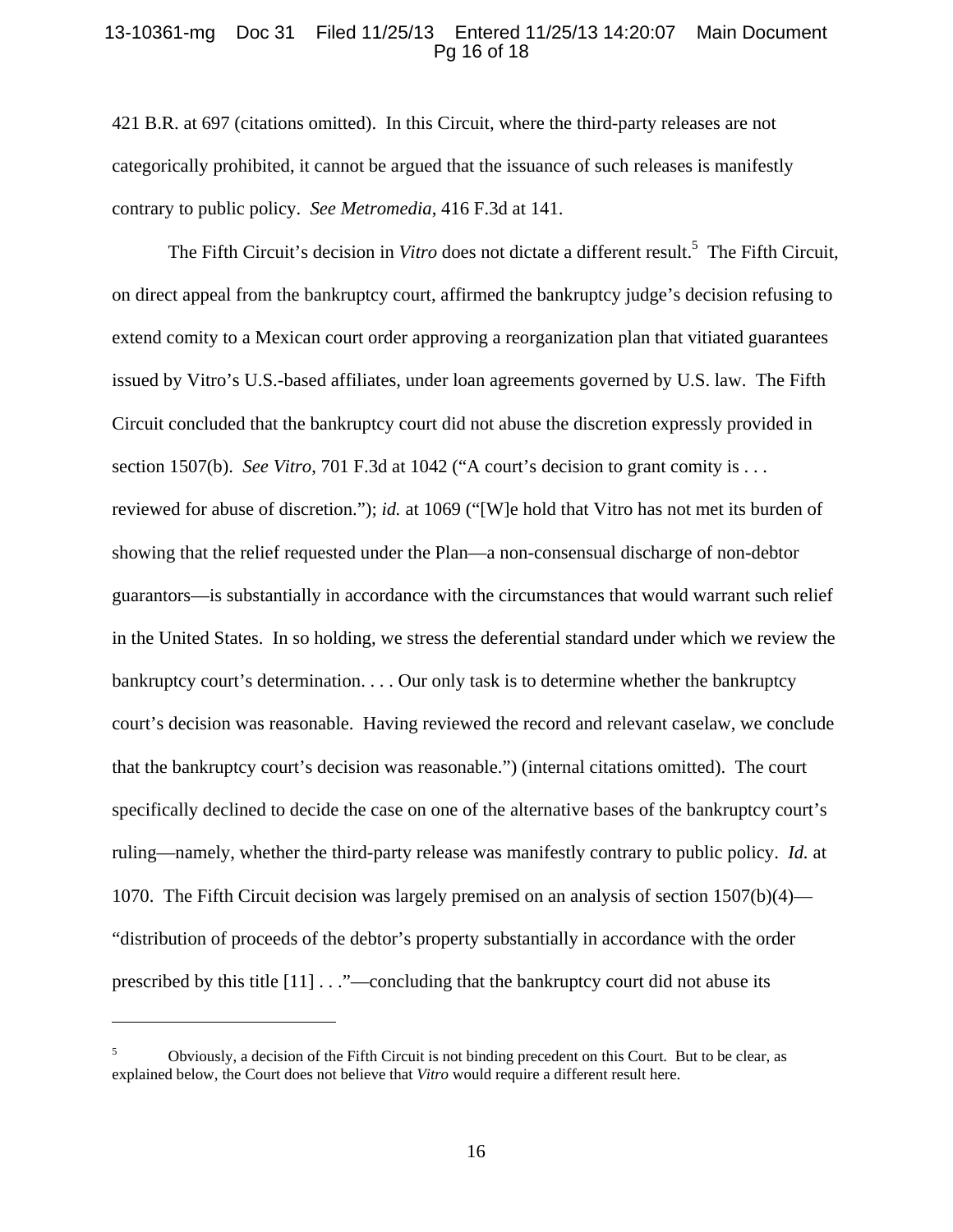#### 13-10361-mg Doc 31 Filed 11/25/13 Entered 11/25/13 14:20:07 Main Document Pg 17 of 18

discretion in finding that Vitro did not carry its burden under that subsection. *See Vitro*, 701 F.3d at 1065–66. The court distinguished *Vitro* from *Metcalfe*, and many of the same distinguishing facts are present here: the Plan has near unanimous support, that support does not rely on votes by insiders and "the Canadian court's decision to approve the non-debtor release 'reflect[ed] similar sensitivity to the circumstances justifying approving such provisions'" as those considered by U.S. courts. *Id.* at 1068 (quoting *Metcalfe*, 421 B.R. at 698). No one has objected to the relief requested here, and as already stated, the requested relief does not run afoul of any of the subsections of section 1507(b).

#### **III.CONCLUSION**

E&Y, supported by the Foreign Representative and the Canadian and U.S. Class Action Plaintiffs, seeks an order granting comity to a Canadian court order approving class action settlements that include a third-party release and injunction in favor of E&Y in return for a payment of CAD \$117 million. Broad notice of the motion seeking relief and of the hearing in the bankruptcy court was timely provided. No objections to the requested relief were filed.

This case is virtually on all fours with *Metcalfe.* The procedural posture is almost exactly the same. The Ontario Court has already approved the E&Y Settlement and has asked this Court to assist in its enforcement. The Court of Appeal for Ontario has denied a motion for leave to appeal. While a motion for leave to appeal to the Supreme Court of Canada may be filed, the Court believes that the law in Canada and in the Second Circuit is well settled so there is no reason to wait before ruling. Furthermore, at least one additional ruling is required from the trial court in Canada, seeking approval of a plan of distribution, before the settlement can become final, so this Court's ruling does not provide the last word in any event.